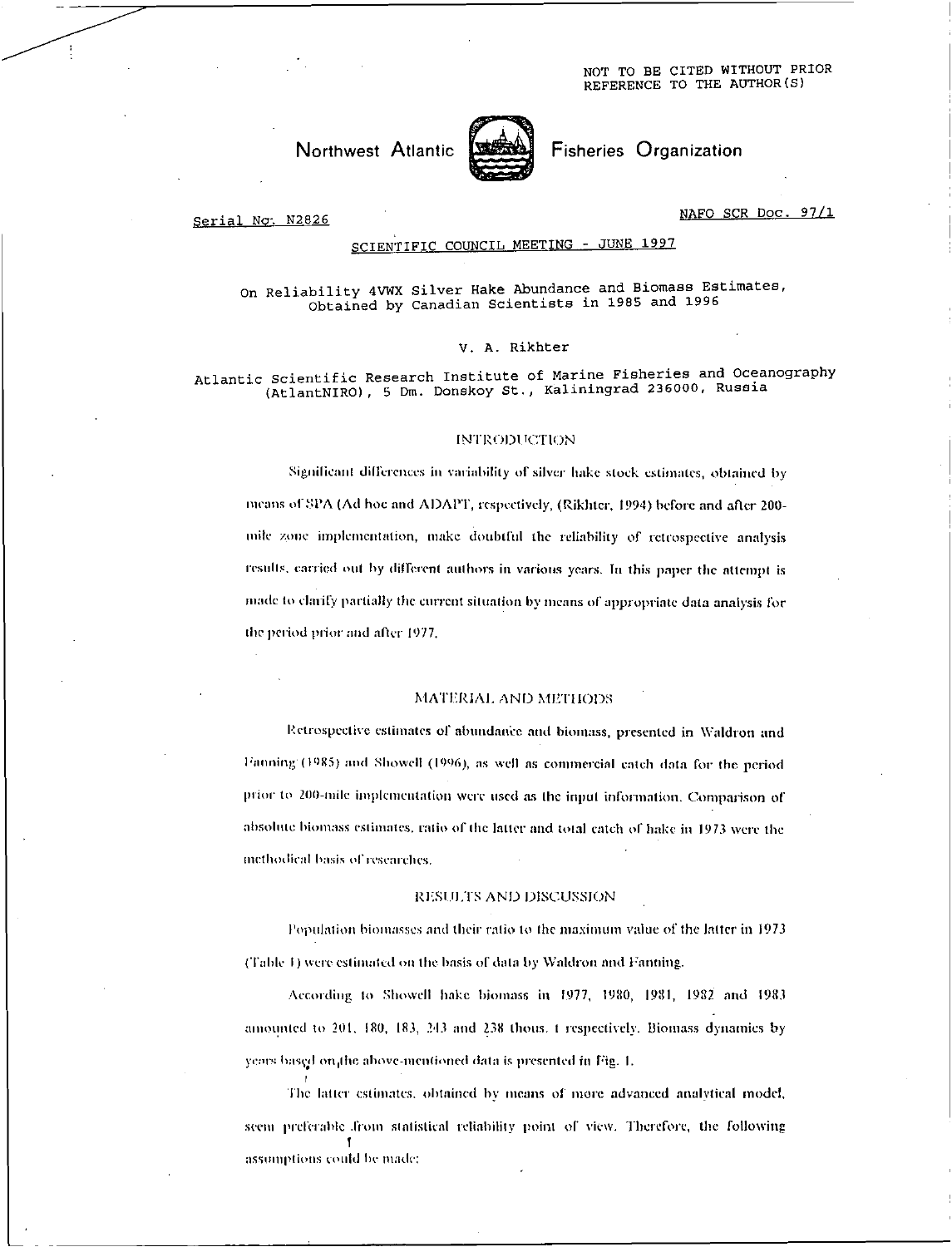a) it is impossible to assess reliability of data by Waldron and Fanning; I)) the above estimates of abundance and biomass should be interpreted as relative and rather reliably reflect hake stock variability during the period discussed (1970-1983);

e) data by Showell are very close to actual hake biomass in 1979-1995.

Further considerations are as follows: if biomass values ratios (Table I) and data by Showell arc tcalistic,thcy may be used to obtain biomass estimate close to actual one in 1973. Calculation results are presented in Table 2.

The data presented show Mat:

a) either biomasses ratios are unrealistic.

I)) or biomass values, obtained by Showell do not comply with the actual ones.

Unfortunately, no reliable criterion is available to make appropriate selection. We consider the possibility to use the total hake catch during 1973 amounted to 300 thous. L In that period the latter fishery was unregulated and the catch was actually determined exclusively by the state of the stock considered. Therefore hake biomass in 1973 nay be assessed with high probability at the level of no less than 500 thous. t which comply to the estimate by Waldron and Fanning and seems to provide a rather Iruc picture Or the actual stock abundance in the year considered. On this basis we may assume:that other estimates by the above-mentioned authors in general correspond to the actual situation. 1.et also consider data of canadian surveys, carried out in March and July 1972-1984 (Waldron and Fanning, 1985). Inspite of extremely high variability of abundance indices, stipulated probably by sharp interannual variations of hake availability. the latter allows to assume significant increase of hake abundance and biomass during the first half of 1980s which is compatible with VPA retrospective estimates, presented in the same paper,

Certainly, the above-mentioned presents no sufficient basis to select the second assumption, though in the light or the facts discussed the probability of miderestimaiion of Showell's data (especially in 1081-1083) seems rather high. Besides, the stock underestimation, if any, should be most pronounced during the years of high abundance which' had been mentioned in Rikhter (1994).

In conclusion it should be noted that the problem considered in the paper, in my opinion, requires sprious attention both from practical and methodical point of view. Therefore, the researches should be continued to obtain a definite solution.

- 2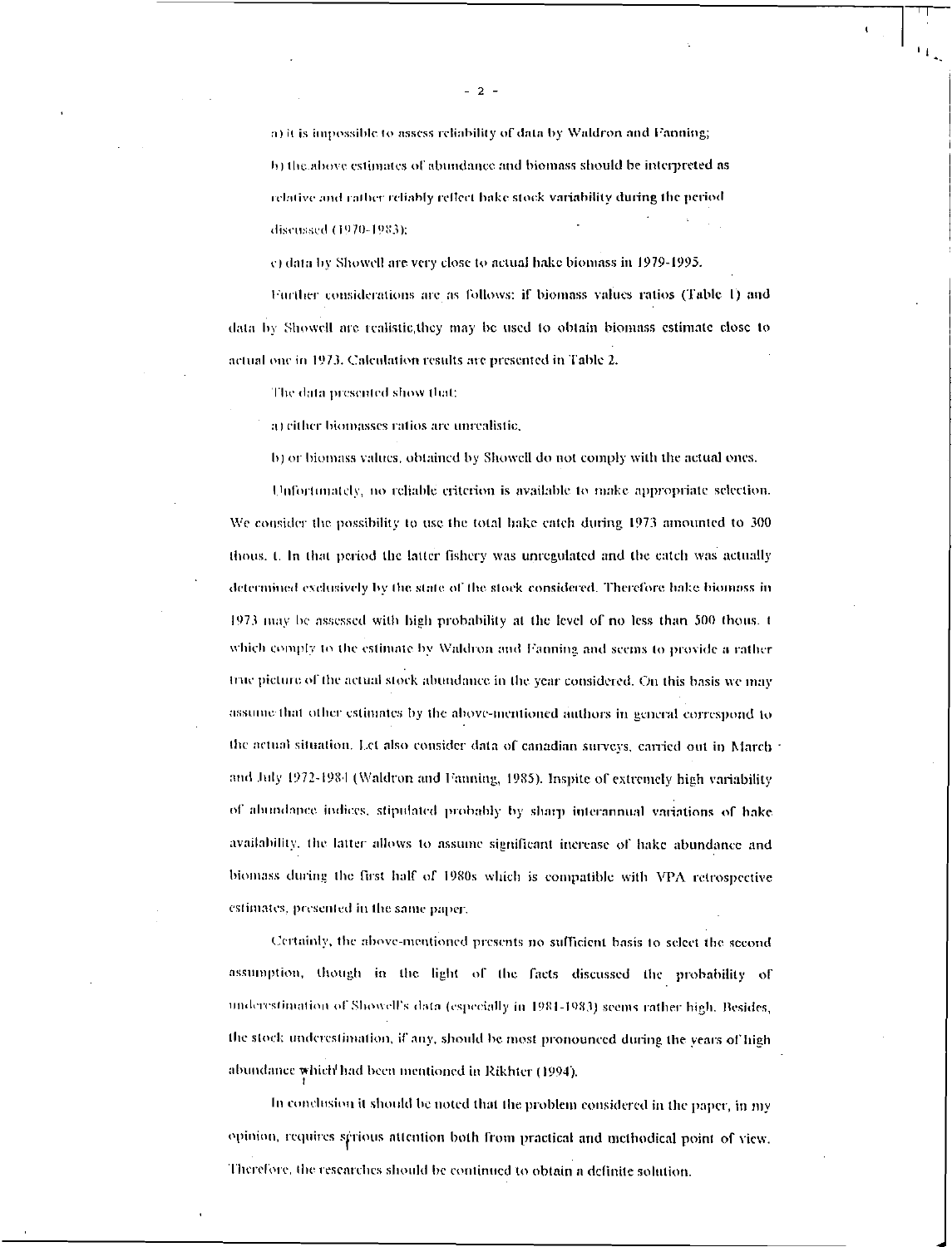### **REFERENCES**

 $\ddot{\phantom{a}}$ 

1. Eikhter V.A. 1994. On variability of silver hake commercial catches and stocks within the Scotian shelf before and after the introduction of the 200-mile zone. NAFO SCR Doc.94/8, 5p.

2. Showell M A 1996. Assessment of the 4VWX silver hake population in 1995. NAFO SCR Doc.96/78, 24p.

3. Waldron D.E. and L.P.Fanning. 1985. Status of the Scotian shelf population in 1984, NAFO SCR Doc.85/68, 28p. 2002.

Table 1

## Absolute (thous.t) and relative values of silver hake biomass in 1970-1983

| Year                     | 1970. | 1971   | 1972     | 1973  | 1974 | 1975  | 1976                       |
|--------------------------|-------|--------|----------|-------|------|-------|----------------------------|
| Absolute 500<br>value    |       | 400    | 507      | 520   | 314  | 360   | 305                        |
| <b>Relative</b><br>value | 0.96  | 0.77   | 0.98     | 1.00. | 0.60 | 0.69  | $-0.59$<br>$\cdot$ $\cdot$ |
| Year                     | 1977  | - 1978 | 1979     | 1980. | 1981 | 1982. | 1983                       |
| Absolute 237<br>value.   |       | $-104$ | 738.     | 236.  | 261  | -145  | 461                        |
| - Relative<br>value      | 0.46  | 0.37   | $0.46 -$ | 0.45  | 0.50 | 0.86  | 0.89                       |

Table 2

# Assumed reliable estimates of silver hake biomass in 1973 (thous.t)

| A car<br><b>Section</b> | Biomass<br>[(Showell, 1996)] | Ratio to biomass in Biomass in 1973<br>11973 |      |
|-------------------------|------------------------------|----------------------------------------------|------|
| 1979                    | 201                          | 0.46                                         | 437  |
| 1980                    | 180                          | 0.45                                         | -100 |
| 4981                    | 183                          | 0.50                                         | 366  |
| -1982                   | 248                          | 0.86                                         | 288  |
| 1983                    | 238                          | 0.89                                         | 267  |